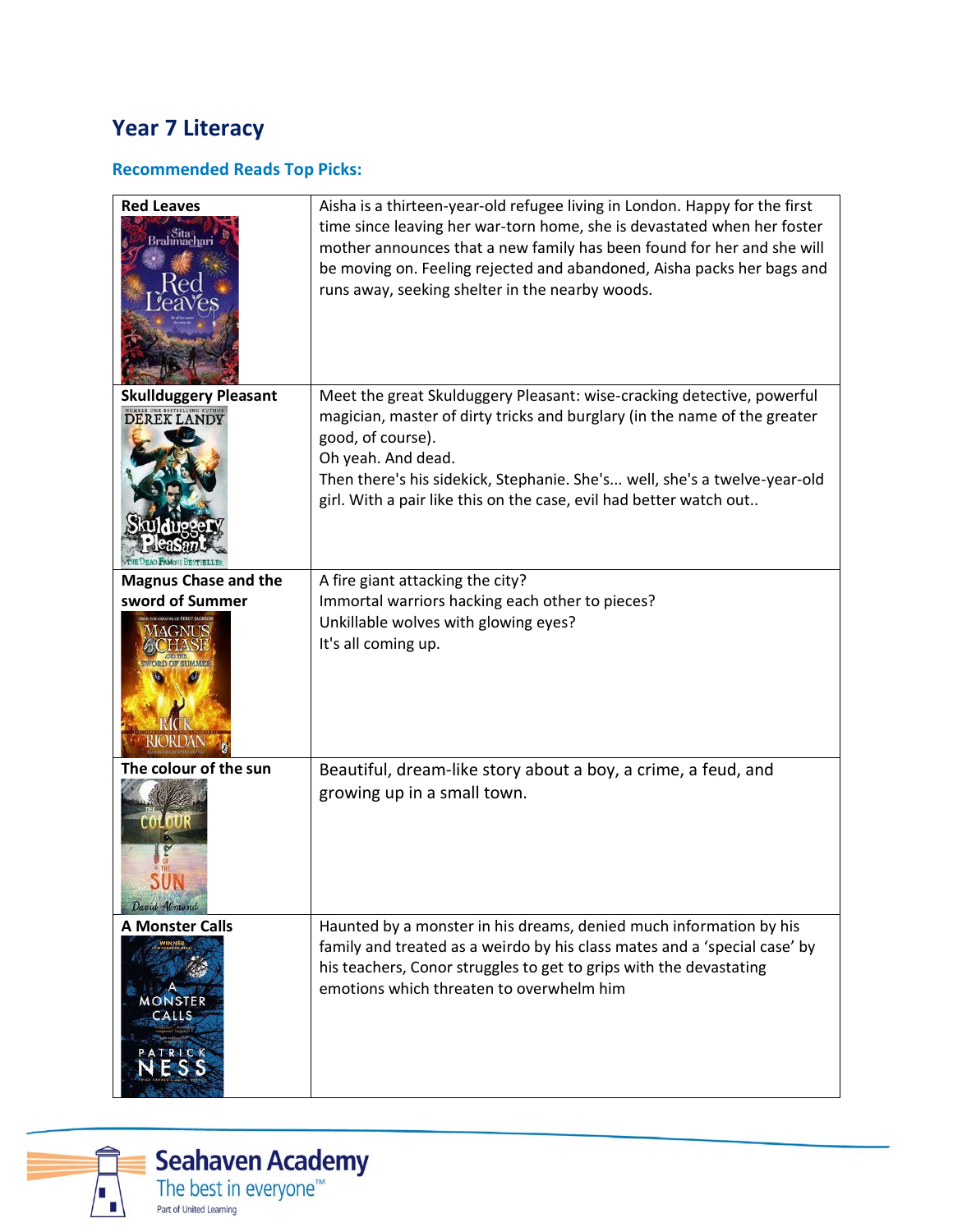| <b>After Tomorrow</b><br>AFTER TONORROW<br>citing read" <b>Maloris Black</b><br>GILLIAN CROSS | Matt's world is collapsing. Following 'Armageddon' Monday, when the<br>five big banks crashed, armed robbers are roaming the streets, money<br>has become worthless, and people are going hungry.                                                                                                                                                                                                              |
|-----------------------------------------------------------------------------------------------|----------------------------------------------------------------------------------------------------------------------------------------------------------------------------------------------------------------------------------------------------------------------------------------------------------------------------------------------------------------------------------------------------------------|
| <b>Chinglish An almost</b><br>entirely true story                                             | It is difficult trying to talk in our family cos: a) Grandparents don't speak<br>English at all b) Mum hardly speaks any English c) Me, Bonny and Simon<br>hardly speak Chinese d) Dad speaks Chinese and good English - but<br>doesn't like talking In other words, we all have to cobble together tiny<br>bits of English and Chinese into a rubbish new language I call 'Chinglish'.<br>It is very awkward. |

### **Recommended Reads By Genre:**

### **Historical**

**Bone Talk-** Candy Gourlay (This immersive coming-of-age epic is set in the late nineteenth century, when an age-old Filipino culture first encounters the brutal warmongering of white men.)

**Under a Dancing Star** – Laura Wood (1930s. Inspired by Much Ado)

**The Boy in the Striped Pyjamas-** John Boyne (Set during the Holocaust – the story of an unlikely friendship between two boys)

**Armistice Runner** – Tom Palmer (Tom Palmer celebrates the unsung athletic heroes of the Armistice in a powerful intergenerational tale of the fell-running messengers on the front-line of war.) DYSLEXIA FRIENDLY

### **Fantasy/Magical**

**The Thirteen Treasures** – Michelle Harrison (unsolved mystery – faeries)

**The Dollmaker of Krakow** – RM Romero (An enchantingly heartrending conjuration that weaves folklore magic with the darkness of Nazi-occupied Poland)

**Face Like Glass-** Frances Hardinge (An endlessly inventive adventure through the twisting tunnels of a subterranean city that's sent reeling by the arrival of a girl like no other.)

### **Horror**

**Cirque Du Freak** – Darren Shan (Freak show. Vampires. Massive spider)

**Stuff of Nightmares** – Malorie Blackman (Kyle has always been afraid of things, especially dying. But when he gets on the train that is taking him and his class on a school trip, he has no idea how close to Death he is going to come)

**Scared to Death** Anthony Horowitz (This chilling collection of ten nightmarish and fiendishly funny short stories is a perfect read for fearless children.)



## **Seahaven Academy** The best in everyone<sup>™</sup> Part of United Learning